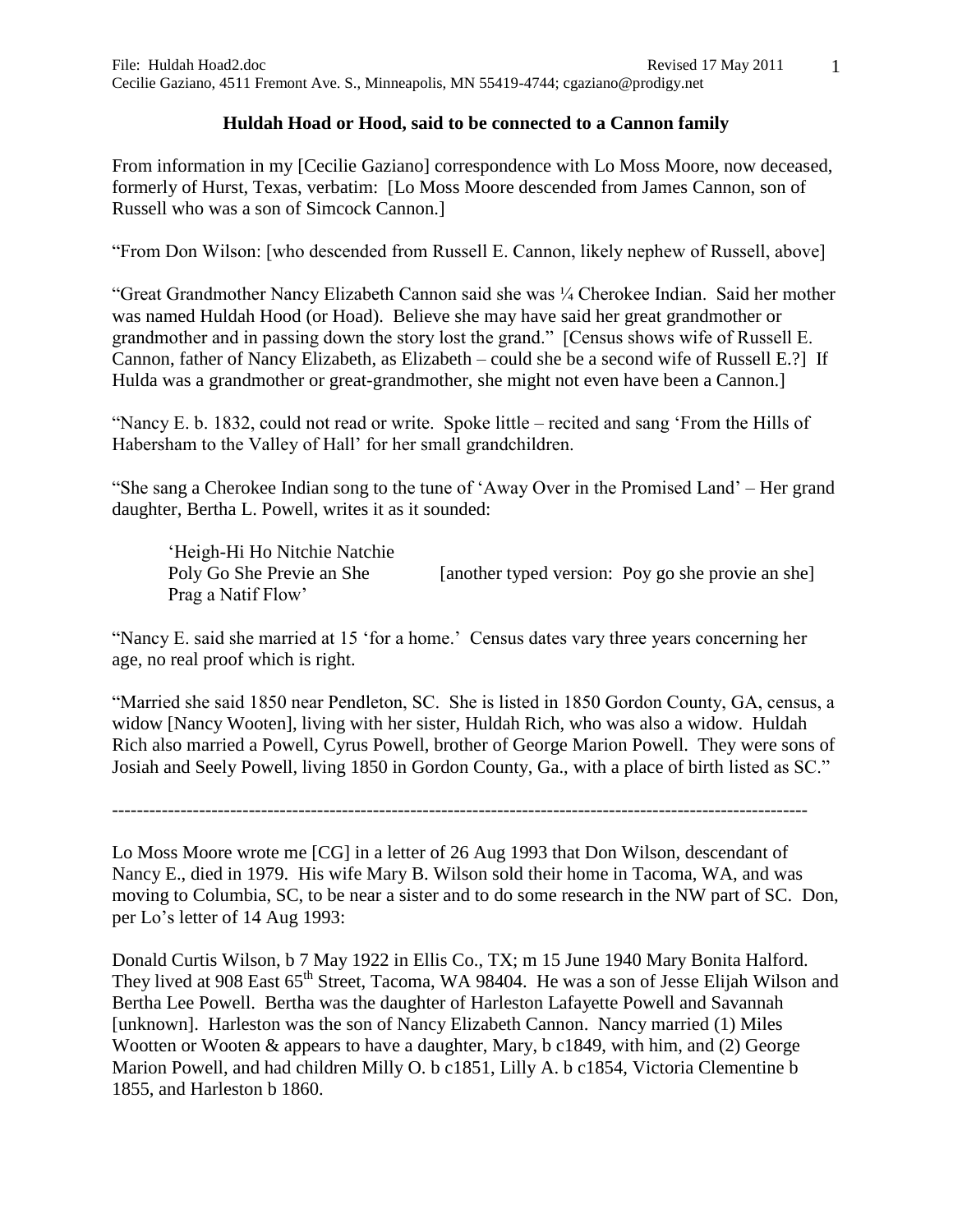## From information that I posted 27 May 2007 at [http://genforum.genealogy.com/cgi-bin/pageload.cgi?hoad::cannon::4312.html:](http://genforum.genealogy.com/cgi-bin/pageload.cgi?hoad::cannon::4312.html)

Some people<sup>1</sup> now are posting information on the Internet that Russell Cannon, b c. 1752/3 perhaps Prince Edward Co., VA, d 1824 Anderson District/Pickens Co., SC, married (1) **Huldah Hoad**, an Indian. There is no proof that he was married before he married Jane or Jean (perhaps Campbell). Some people also attribute a wife to Russell's father Simcock who was named Huldah Hoad. The only proved wife for Simcock was Jane Rudd, whose parents were from Chesterfield Co., VA. I have reviewed my files and find only two pieces of information about a Huldah Hoad or Hood. One links her to a different Cannon family, which might have been related to Simcock Cannon. The other could not link her to a specific Cannon family. Here are excerpts from letters I received about this issue:

Letter of 23 Nov 1991 from Lo Moss Moore (Mrs. Porter Moore, now deceased), of Hurst, Texas, who descended from James, son of Russell of Simcock Cannon; letter written to me. She stated: "I have been in contact with a Cannon/Powell family which states that their old ancestor was a Huldah Hood or Hoad who had Indian ancestry and that she taught the little children an Indian song (it is written as it sounded to them) to the tune of a Georgia song about the Hills of Habersham and the Valleys of Hall…….Georgia counties. And there was a Russell [E.] Cannon, their ancestor, who lived in Georgia….about 1850!" [NOTE from me: the Cannon/Powell family with Habersham and Hall counties connections and ancestor Russell is that of Russell E. Cannon who married Elizabeth Powell, who was a son of Richard Cannon of Pendleton District, SC, and Habersham Co., GA. This Richard is believed to have been a son of Simcock Cannon, although this has not been proved. DNA results for three of his descendant match with those of two of Simcock Cannon's descendants through Simcock's son Russell. The person who wrote the letter to Lo Moss Moore was Don Wilson, described on p. 2

Letter of 06 Jul 1980 from Sarah P. Brady of Tucumcari, NM (Mrs. St. Clair L. Brady, now deceased), written to a Mrs. Binkley, whose identity I do not know. It has been photocopied several times. This letter was given to me by a Cannon descendant – don't recall who. Mrs. Brady stated that she descended from Josiah Marchbanks and Margret Cannon, daughter of Russell Cannon who was Simcock's son. Mrs. Brady stated: "Simcock's wife could have been Huldah Hoad, a young Cherokee, but I have searched for years and have never verified this possibility. Huldah married a man by the name of Cannon." [Mrs. Brady did not say where she got this information.] "I have written large genealogical libraries with extensive Indian sections, government agencies, etc., and still do not have proof."

 $\overline{a}$ 

 $1$  A woman named Lovell (Mrs. Carl) Lovett was researching ancestors who were Abel & "Judy" Kendrick, and she invented a first wife for Russell Cannon, son of Simcock Cannon. Russell Cannon's will named a daughter, Judith, who married a Kendrick. Mrs. Lovett jumped to the conclusion that Russell's Judith was her Judy Kendrick, who was only a few years younger than Russell Cannon. Mrs. Lovett had been in touch with Lo Moss Moore, my source of the Hulda Hoad/Hood information, and heard of this Hulda Hoad/Hood. Because her Judy Kendrick was so much older than Russell's other children, Mrs. Lovett invented an older age for Russell and gave him a first wife named Hulda Hoad c1991. I corresponded by mail and spoke on the phone with Mrs. Lovett around that time, and she told me she made up the birth dates for all of Russell's children.